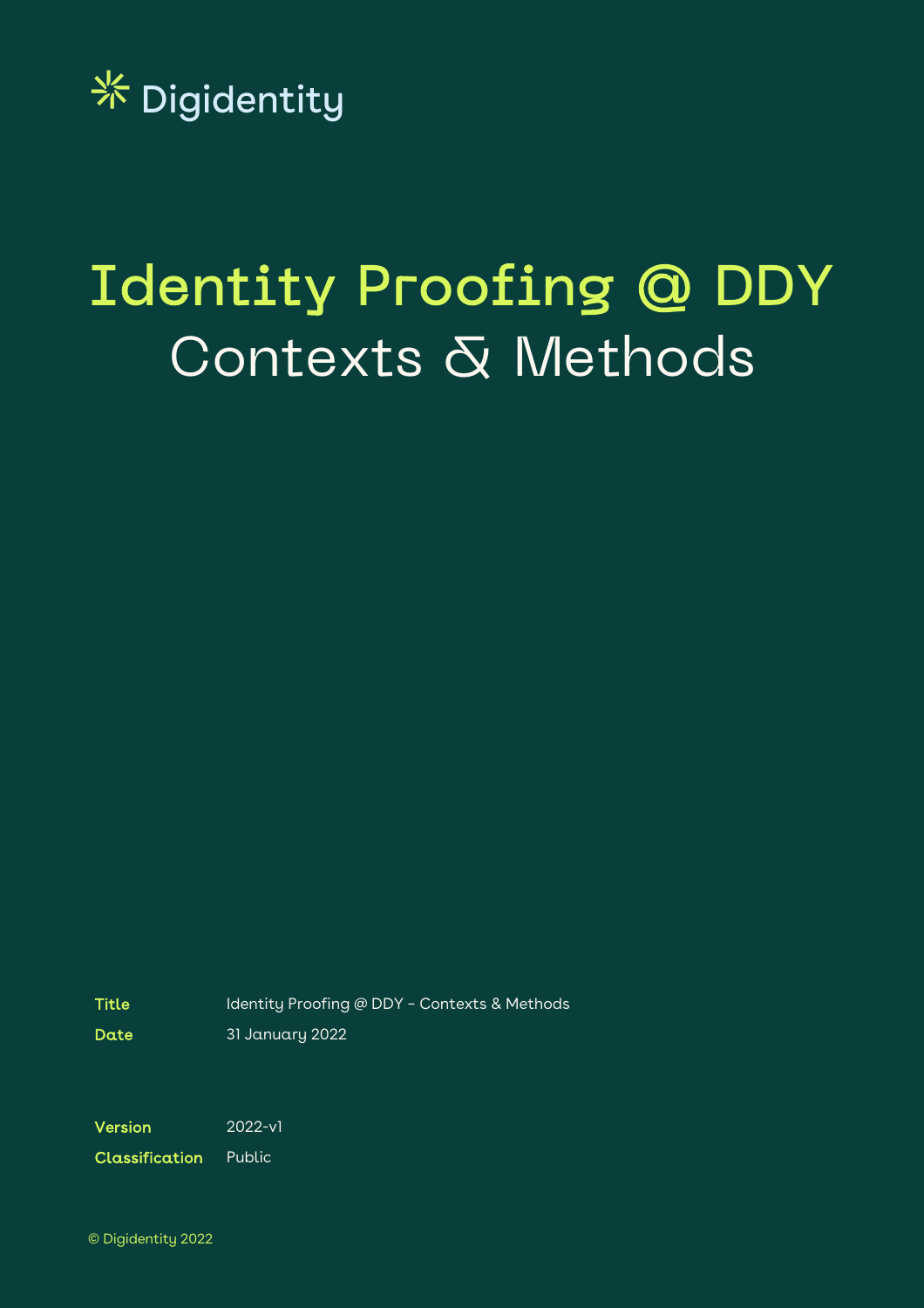

07 Feb 2022 12:05 +0100 Den Haag

**R**<sup>o</sup> Digidentity B.V. QUALIFIED BUSINESS SEAL

### Revisions

| Version Date |                 | Author | Changes Made (*) |  |  |  |  |  |
|--------------|-----------------|--------|------------------|--|--|--|--|--|
| 2022-v1      | 31 January 2022 |        | Initial version  |  |  |  |  |  |
|              |                 |        |                  |  |  |  |  |  |
|              |                 |        |                  |  |  |  |  |  |
|              |                 |        |                  |  |  |  |  |  |

(\*) All changes are marked in grey highlight.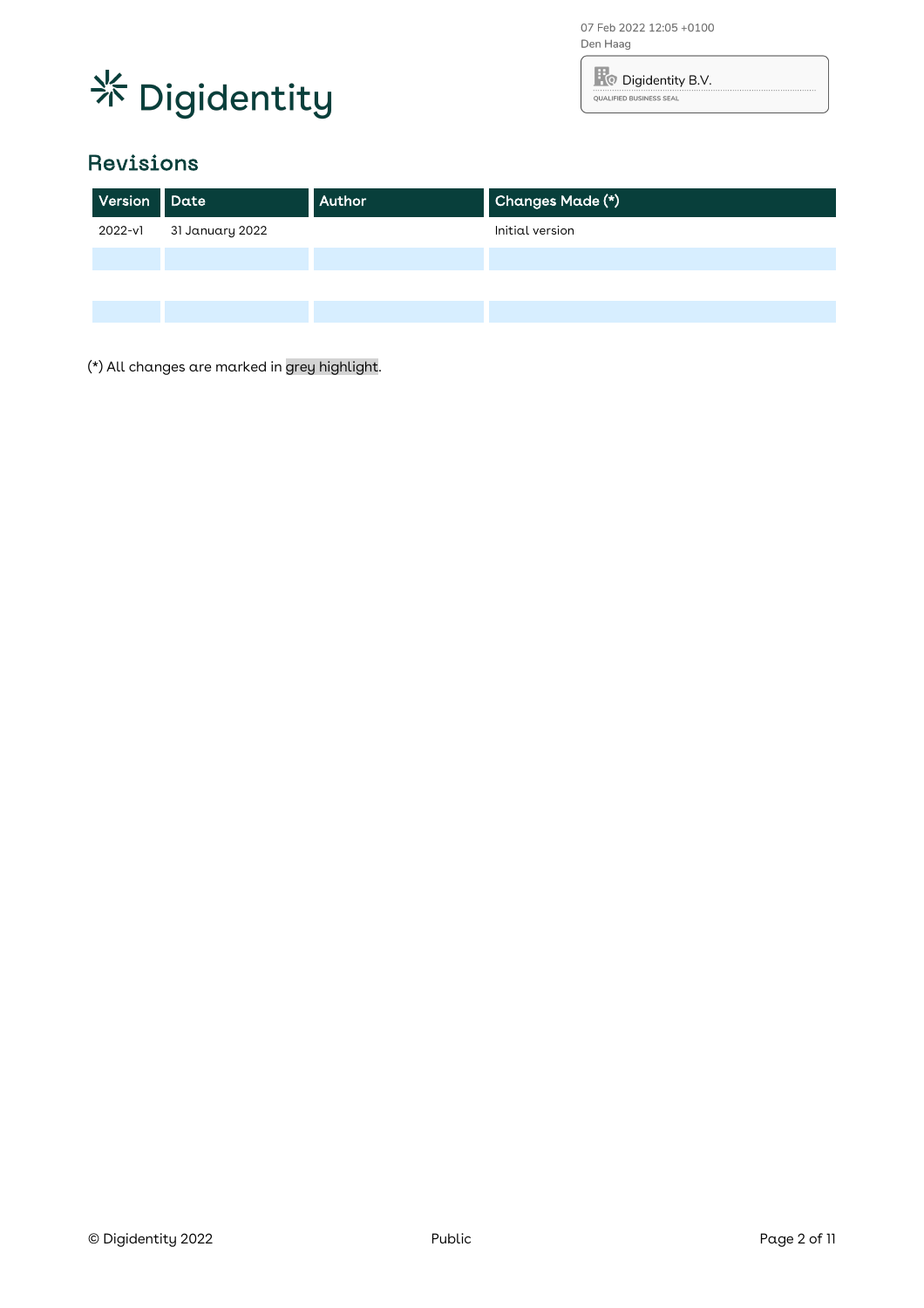

### Introduction

Identity proofing is the process of verifying with the required degree of reliability that the claimed identity of an Applicant is correct.

Digidentity is a Trust Service Provider (TSP) and performs identity proofing for several services. Each service is considered an identity proofing context. This document describes for each identity proofing context the evidence required, attributes collected, and validation and verification performed.

Identity proofing policy and security requirements for trust service components providing identity proofing of trust service subjects are document in ETSI TS 119 461. The scope of in ETSI TS 119 461 is identity proofing of applicants to be enrolled as Subscribers of a TSP.

Digidentity carries out Identity proofing as an integral part of the trust service provisioning.

Digidentity conforms to the applicable requirements of ETSI TS 119 461 for the use cases:

- 뾽 9.2 Use cases for identity proofing of natural person
- 9.2.3 Use cases for unattended remote identity proofing  $\frac{1}{2}$
- 9.2.3.3 Use case for hybrid manual and automated operation 感。
- 9.2.3.4 Use case for automated operation 聚。
- 9.3 Use case for identity proofing of legal person 感。
- 9.4 Use case for identity proofing of natural person representing legal person 坚。

ETSI TS 119 461 aims at supporting identity proofing in European and other regulatory frameworks. Specifically, but not exclusively, ETSI TS 119 461 aims to support issuing of qualified certificates as defined in Regulation (EU) No 910/2014 (eIDAS) Article 24.1. The present document aims to meet the requirements of Article 24.1 as follows:  $24.1$  (a) by clause 9.2.1, 24.1 (b) by clause 9.2.4, 24.1 (c) by clause 9.2.5, 24.1 (d) by clauses 9.2.2 and/or 9.2.3 depending on the decision of the competent national authority.

Digidentity has documented identity proofing in an Identity Proofing Services Practice Statement (IPSPS) which is integrated in our Certificate Practice Statement (CPS). The CPS/IPSPS is available on our website at https://cps.digidentity-pki.com/.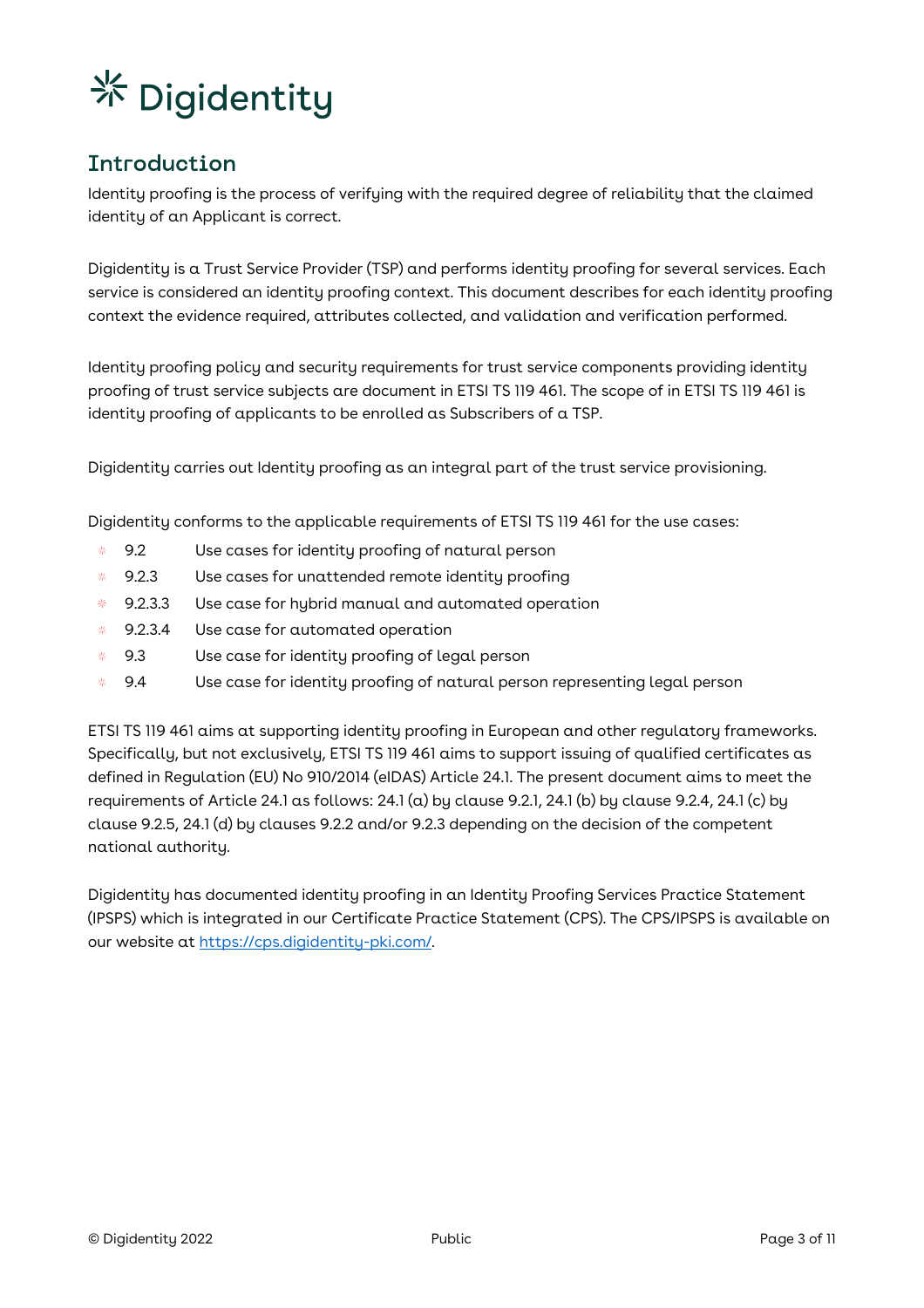### **Contexts**

Digidentity performs identity proofing for four identity proofing contexts:

[1] eIDAS

[2] eSGN - Electronic Signatures

[3] eHerkenning

[4] GOV.UK Verify

## eIDAS Trust Services & eID

Digidentity conforms to identification requirements as defined in EU Regulation 910/2014 (eIDAS). Digidentity uses remote identification to perform identity proofing for eIDAS. The Level of Assurance of the service selected, determines the remote identification method allowed:

- eIDAS High or Qualified: remote identification using NFC, biometric verification
- 상.<br>상. eIDAS Substantial or Advanced: remote identification using NFC or video of ID, biometric verification

Sources to collect attributes for natural persons and natural persons representing legal persons:

- [a] Identity documents (as defined in table "Accepted Identity Documents" see last page)
- [b] Selfies made by Applicant
- [c] Company data from Chamber of Commerce

Sources to collect attributes for legal persons:

[a] Company data from Chamber of Commerce

Sources to verify identity evidence

- [a] BioID for verification of liveness and face comparison
- [b] Mitek, Onfido and ReadID for validation and verification of Identity Documents
- [c] Chamber of Commerce for verification of authorisations

| Attributes of natural person used:         | Attributes of legal person used:             |
|--------------------------------------------|----------------------------------------------|
| [a] Full name of Applicant (Given Name and | [a] Company Name                             |
| Surname)                                   | [b] Company Address                          |
| [b] Date of Birth                          | [c] Country of registration of company       |
| [c] Gender                                 | [d] Company registration number at Chamber   |
| [d] Identity Document number               | of Commerce                                  |
| [e] Personal Identification Number         | [e] Full name of Legal Representative(s)     |
| [f] Date of issuance                       | [f] Authorisation of Legal Representative(s) |
| [g] Date of expiry                         |                                              |
| [h] Issuing country                        |                                              |

All Digidentity services are based on eIDAS identification.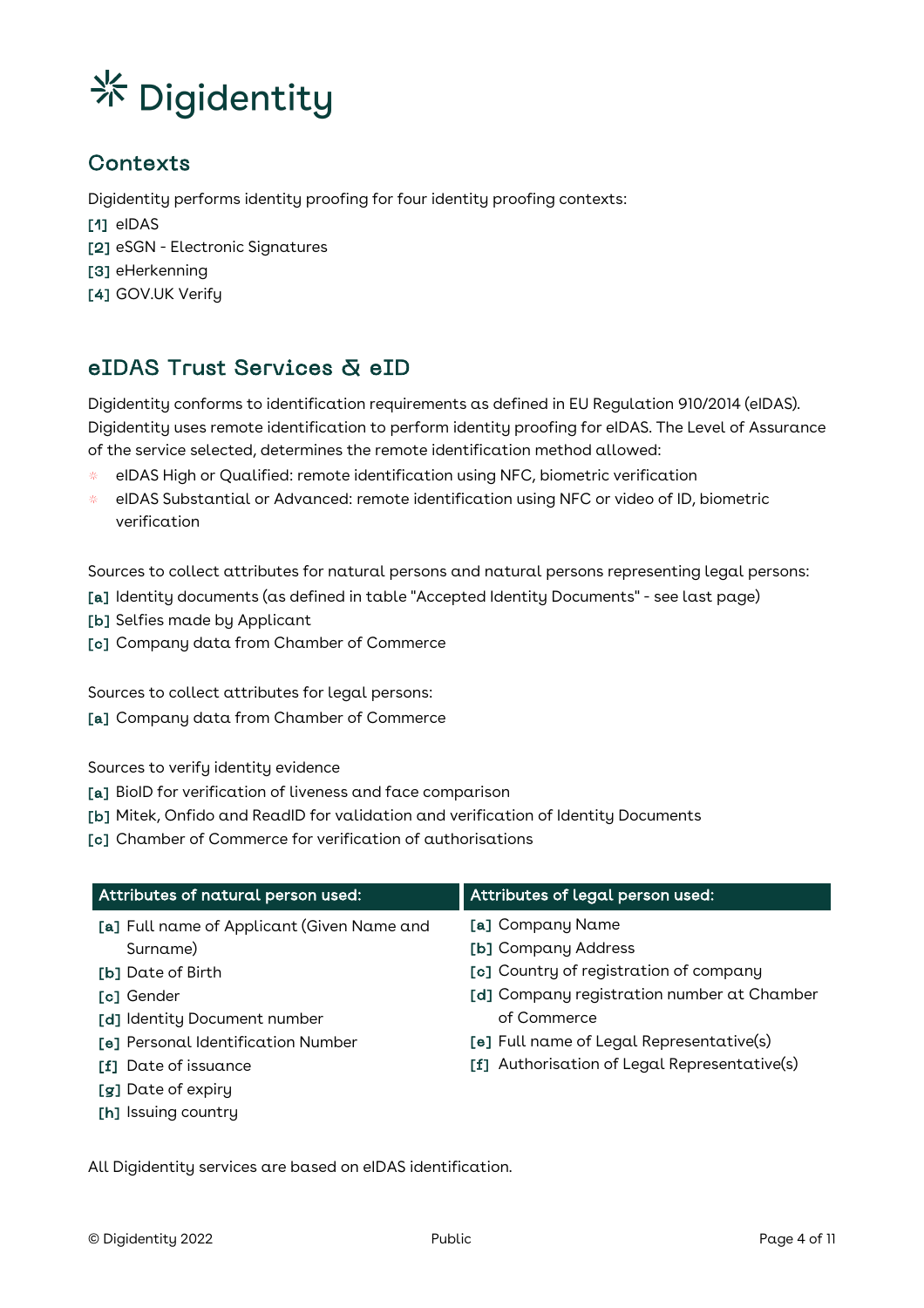### eSGN - Electronic Signatures

Digidentity eSGN is our electronic signature solution based on certificates for Advanced Electronic Signature (AdES), Qualified Electronic Signatures (QES) and Qualified Electronic Seal. Identification for eSGN is based on the eIDAS context.

Digidentity uses remote identification to perform identity proofing for eSGN. The eSGN service selected, determines the remote identification method allowed:

- eSGN Qualified, eSGN Seal: see eIDAS Qualified 竖
- eSGN Advanced: see eIDAS Advanced

Sources to collect attributes, verify identity evidence and attributes collected are equal to the eIDAS context.

eSGN Seal is a service linked to a legal person (Qualified Seal for legal persons).

Digidentity links the natural person representing the legal person using the Trusted Register from the Chamber of Commerce. A legal person in the Netherlands, is registered in the Chamber of Commerce. The Chamber of Commerce retains information on legal representatives and authorisations. Digidentity uses information from the Chamber of Commerce not older than fifteen  $(15)$  days.

Requirements for digital signatures are defined and documented in EU Regulation 910/2014 (eIDAS).

### eHerkenning

In the Netherlands, eHerkenning is the EU notified electronic identity scheme (eID) for legal persons. Representatives of a legal person use eHerkenning to log in at Government services and other business services. Identification for eHerkenning is based on the eIDAS context.

Digidentity links the natural person representing the legal person using the Trusted Register from the Chamber of Commerce. A legal person in the Netherlands, is registered in the Chamber of Commerce. The Chamber of Commerce retains information on legal representatives and authorisations. Digidentity uses information from the Chamber of Commerce not older than fifteen (15) days.

Digidentity uses remote identification to perform identity proofing for eHerkenning. The eHerkenning service selected, determines the remote identification method allowed:

- eHerkenning Level 4: remote identification using NFC, biometric verification, physical presence
- eHerkenning Level 3: remote identification using NFC or video of ID, biometric verification 柴。
- eHerkenning Level 2+: remote identification using NFC or video of ID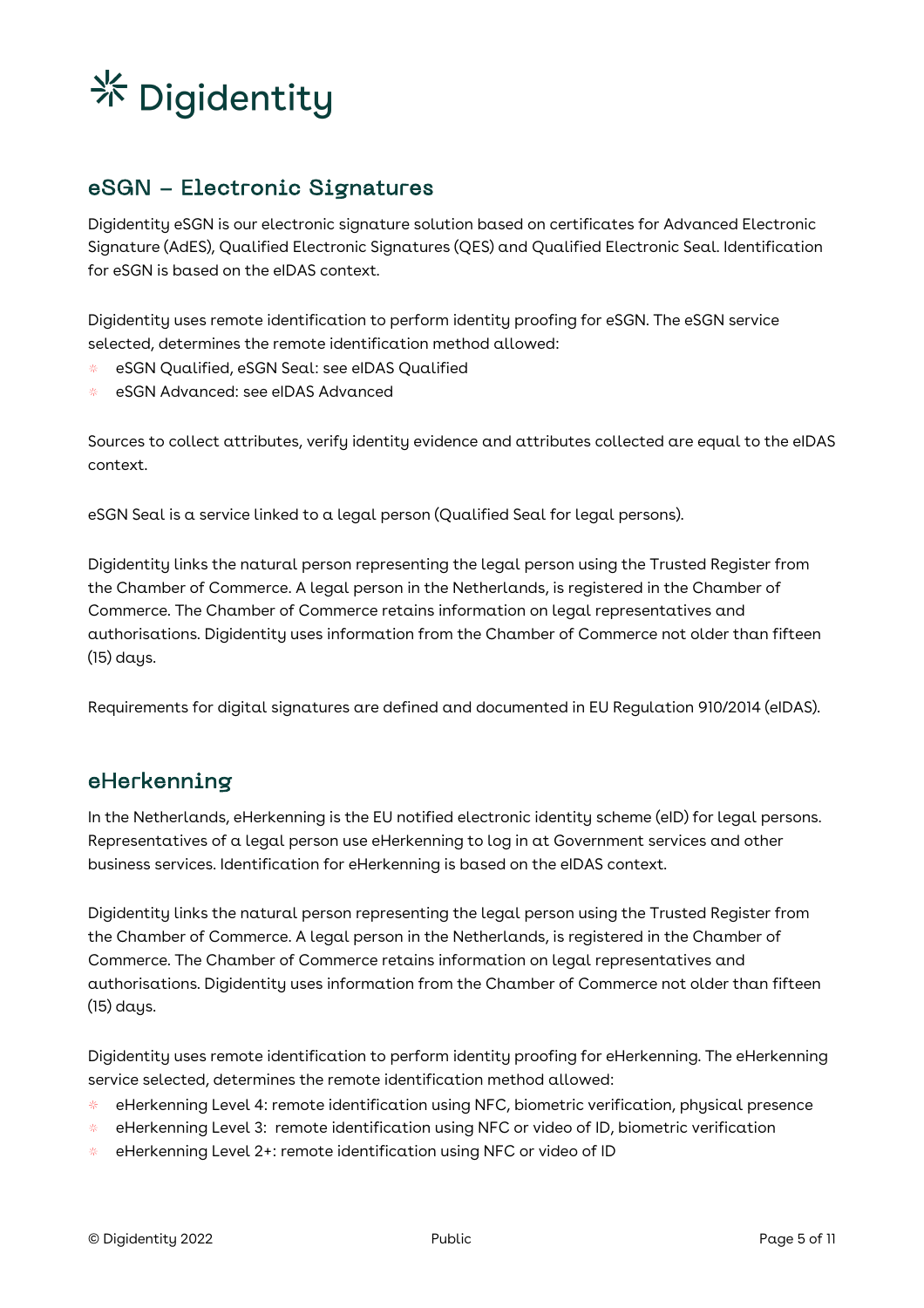Physical presence of the Applicant or representative is mandatory for eHerkenning Level 4 pending notification of Digidentity Remote Identification by the European Commission. Sources to collect attributes, verify identity evidence and attributes collected are equal to the eIDAS context.

#### Rules for approving eHerkenning authorisations

eHerkenning defines the rules for approving eHerkenning authorisations. Each Level of Assurance has specific rules for approving authorisations depending on the authorisation of the Applicant or Legal or Authorised Representative.

#### eHerkenning 2+

Authorisations for eHerkenning Level 2+ require the approval(s) defined in the table below.

| <b>Authorisation in Chamber of Commerce</b>                                                            | Condition                                                                                 |  |  |  |  |  |
|--------------------------------------------------------------------------------------------------------|-------------------------------------------------------------------------------------------|--|--|--|--|--|
| Legal representative with full authorisation, independent<br>authorisation of power of attorney        | N/A                                                                                       |  |  |  |  |  |
| Wettelijk vertegenwoordiger met volledige bevoegdheid,<br>zelfstandige bevoegdheid of een volmacht     |                                                                                           |  |  |  |  |  |
| Legal representative with joined authorisation                                                         | Minimum of two representatives with joined authorisation                                  |  |  |  |  |  |
| Wettelijk vertegenwoordiger met gezamenlijke bevoegdheid                                               | Minimaal twee vertegenwoordigers met gezamenlijke<br>bevoegdheid                          |  |  |  |  |  |
| Legal representative with limited authorisation or limited<br>power of attorney                        | Minimum of two representatives with limited authorisation<br>or limited power of attorney |  |  |  |  |  |
| Wettelijk vertegenwoordiger met beperkte bevoegdheid of<br>beperkte volmacht                           | Minimaal twee vertegenwoordigers met beperkte<br>bevoegdheid of beperkte volmacht         |  |  |  |  |  |
| Legal representative with limited authorisation or limited<br>power of attorney related to eHerkenning | Explicit authorisation to approve eHerkenning must be in<br><b>Chamber of Commerce</b>    |  |  |  |  |  |
| Wettelijk vertegenwoordiger met beperkte bevoegdheid of<br>beperkte volmacht voor eHerkenning          | Expliciete autorisatie voor eHerkenning moet op KvK<br>uittreksel staan                   |  |  |  |  |  |

#### eHerkenning 3

Authorisations for eHerkenning Level 3 require the approval(s) defined in the table below.

| Authorisation in Chamber of Commerce                                                               | Condition                                                                              |  |  |  |  |  |
|----------------------------------------------------------------------------------------------------|----------------------------------------------------------------------------------------|--|--|--|--|--|
| Legal representative with full authorisation, independent<br>authorisation of power of attorney    | N/A                                                                                    |  |  |  |  |  |
| Wettelijk vertegenwoordiger met volledige bevoegdheid,<br>zelfstandige bevoegdheid of een volmacht |                                                                                        |  |  |  |  |  |
| Legal representative with joined authorisation                                                     | Majority of representatives with joined authorisation (half<br>plus one)               |  |  |  |  |  |
| Wettelijk vertegenwoordiger met gezamenlijke bevoegdheid                                           | Meerderheid van de vertegenwoordigers met<br>gezamenlijke bevoegdheid (helft plus een) |  |  |  |  |  |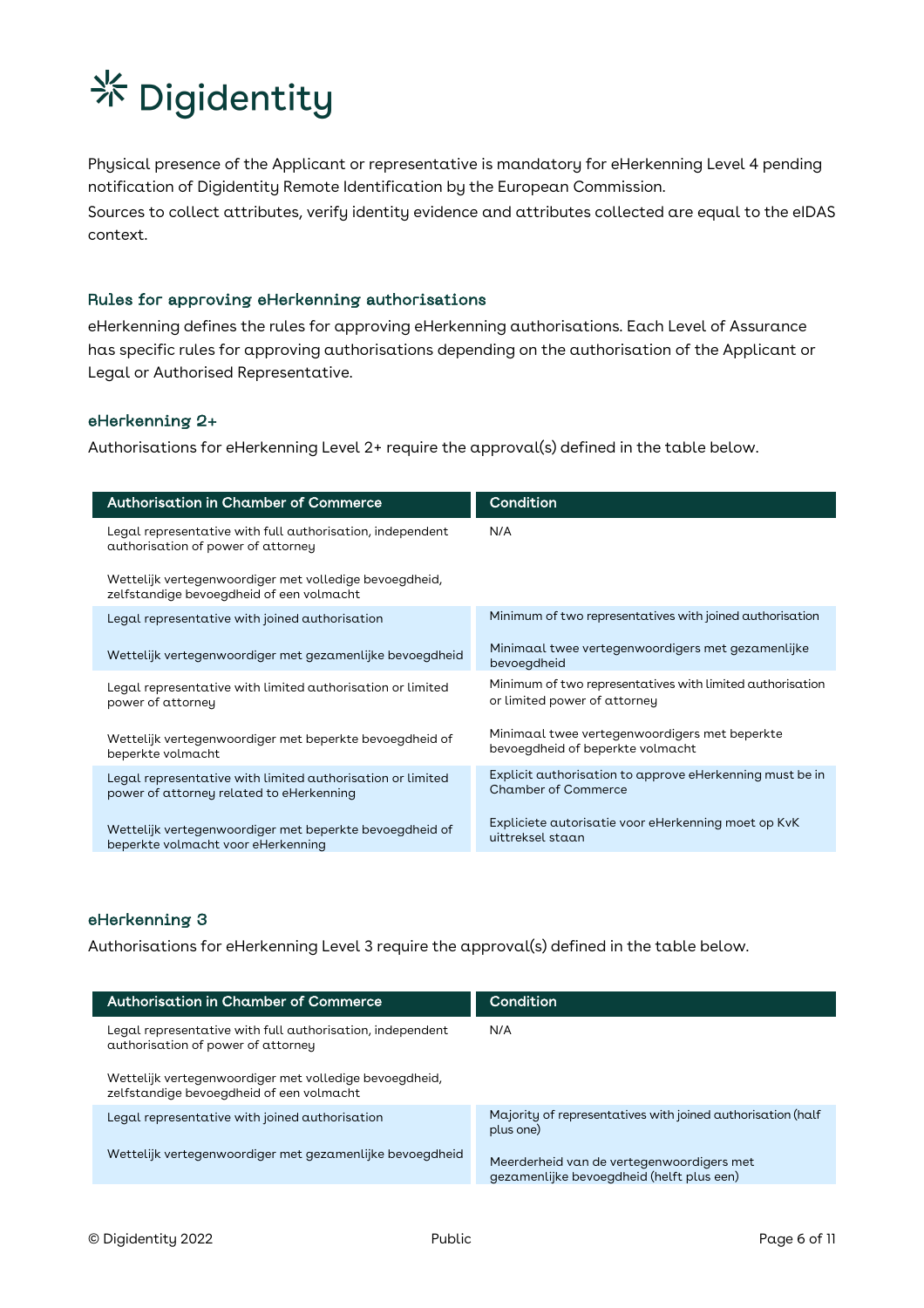| <b>Authorisation in Chamber of Commerce</b>                | Condition                                                |  |  |  |  |  |
|------------------------------------------------------------|----------------------------------------------------------|--|--|--|--|--|
| Legal representative with limited authorisation or limited | Majority of representatives with limited authorisation   |  |  |  |  |  |
| power of attorney                                          | or limited power of attorney (half plus one)             |  |  |  |  |  |
| Wettelijk vertegenwoordiger met beperkte bevoegdheid of    | Meerderheid van de vertegenwoordigers met beperkte       |  |  |  |  |  |
| beperkte volmacht                                          | bevoegdheid of beperkte volmacht (helft plus een)        |  |  |  |  |  |
| Legal representative with limited authorisation or limited | Explicit authorisation to approve eHerkenning must be in |  |  |  |  |  |
| power of attorney related to eHerkenning                   | Chamber of Commerce                                      |  |  |  |  |  |
| Wettelijk vertegenwoordiger met beperkte bevoegdheid of    | Expliciete autorisatie voor eHerkenning moet op KvK      |  |  |  |  |  |
| beperkte volmacht voor eHerkenning                         | uittreksel staan                                         |  |  |  |  |  |

#### eHerkenning 4

Authorisations for eHerkenning Level 4 require the approval(s) defined in the table below.

| <b>Authorisation in Chamber of Commerce</b>                                                            | Condition                                                                              |  |  |  |  |  |
|--------------------------------------------------------------------------------------------------------|----------------------------------------------------------------------------------------|--|--|--|--|--|
| Legal representative with full authorisation, independent<br>authorisation of power of attorney        | N/A                                                                                    |  |  |  |  |  |
| Wettelijk vertegenwoordiger met volledige bevoegdheid,<br>zelfstandige bevoegdheid of een volmacht     |                                                                                        |  |  |  |  |  |
| Legal representative with joined authorisation                                                         | All representatives with joined authorisation                                          |  |  |  |  |  |
| Wettelijk vertegenwoordiger met gezamenlijke bevoegdheid                                               | Alle vertegenwoordigers met gezamenlijke bevoegdheid                                   |  |  |  |  |  |
| Legal representative with limited authorisation or limited<br>power of attorney                        | All representatives with limited authorisation<br>or limited power of attorney         |  |  |  |  |  |
| Wettelijk vertegenwoordiger met beperkte bevoegdheid of<br>beperkte volmacht                           | Alle vertegenwoordigers met beperkte bevoegdheid of<br>beperkte volmacht               |  |  |  |  |  |
| Legal representative with limited authorisation or limited<br>power of attorney related to eHerkenning | Explicit authorisation to approve eHerkenning must be in<br><b>Chamber of Commerce</b> |  |  |  |  |  |
| Wettelijk vertegenwoordiger met beperkte bevoegdheid of<br>beperkte volmacht voor eHerkenning          | Expliciete autorisatie voor eHerkenning moet op KvK<br>uittreksel staan                |  |  |  |  |  |

Requirements for eHerkenning are defined and documented in the Dutch Trust Framework (https://afsprakenstelsel.etoegang.nl).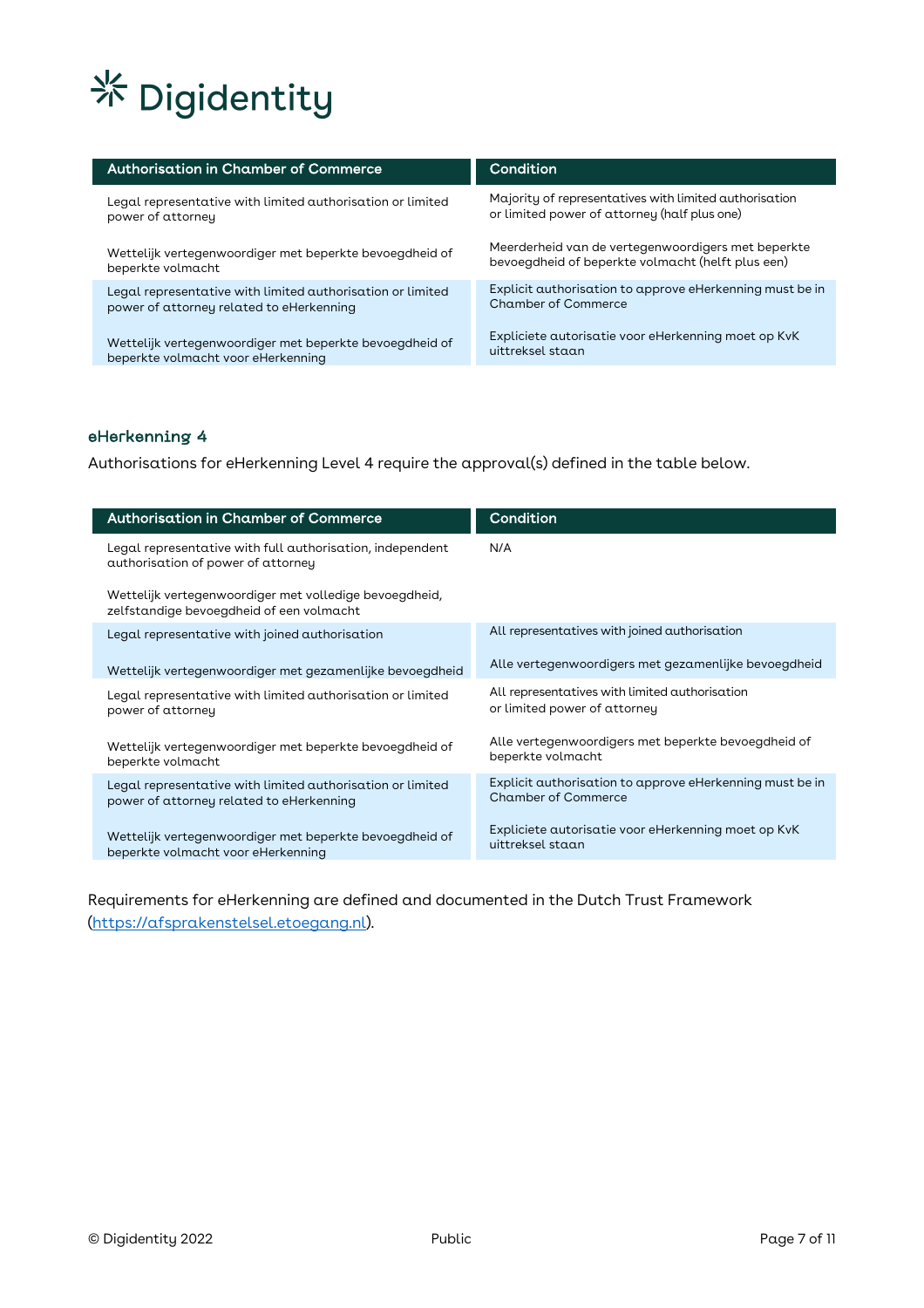## GOV.UK Verify

GOV.UK Verify is an identity service to access government services in the UK.

Digidentity uses remote identification to perform identity proofing for GOV.UK Verify. The GOV.UK Verify service selected, determines the remote identification method allowed:

GOV.UK Verify Level 1 & Level 2: remote identification using NFC or video of ID, biometric verification, manual input by Applicant

Sources to collect and verify attributes

- [a] Data provided by Applicant manually (address, phone number, identity document data)
- [b] Identity documents (as defined in table "Accepted Identity Documents" see last page)
- [c] Selfies made by Applicant

Sources to verify identity evidence

- [a] Government Document Checking Service (DCS) for validation of UK Identity Documents
- [b] BioID for verification of liveness and face comparison
- [c] Mitek, Onfido and ReadID for validation and verification of Identity Documents
- [d] Transunion for verification of address and activity history
- [e] Transunion for providing Knowledge based questions
- [f] Phronesis for verification of name, address and phone number
- [g] Onfido ID Record for verification of name and address

Attributes used:

- [a] Full name of Applicant (Given Name and Surname)
- [b] Date of Birth
- **[c]** Gender
- [d] Identity Document number
- [e] Personal Identification Number
- [f] Date of issuance
- [g] Date of expiry
- [h] Issuing country

Requirements for GOV.UK Verify scheme are defined and document in the GPG44 and GPG45.

## Attribute Handling

Identity attributes could have differences in encoding, name attributes or additional attributes.

#### Handling of attribute encoding

Digidentity uses the personal data from the NFC chip or the Machine Readable Zone (MRZ). If the personal data from the chip or MRZ differs from the official name as printed in the Visual Inspection Zone (VIZ), Digidentity will use the data from the NFC chip or MRZ zone.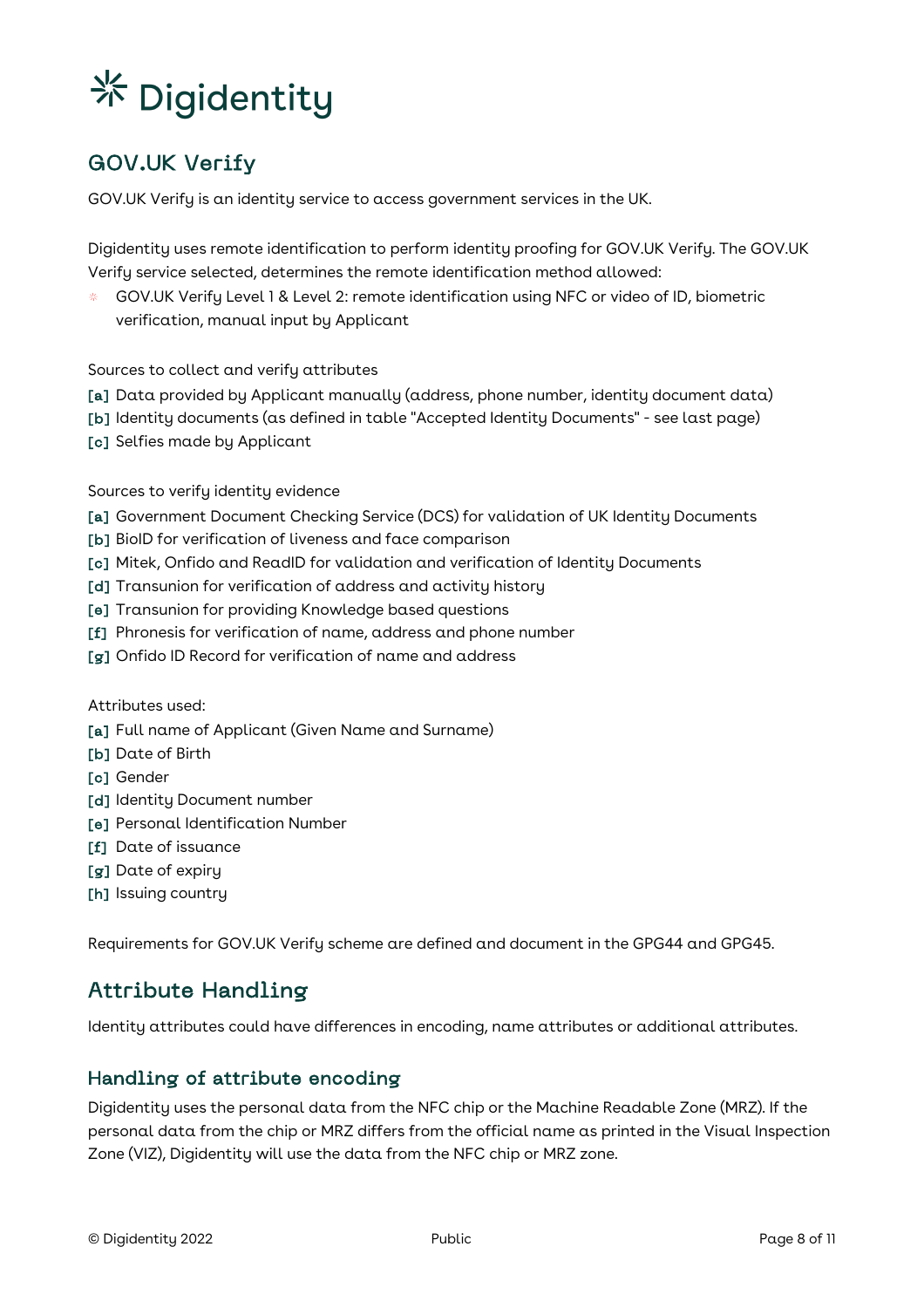If the NFC chip does contain national language characters (e.g. German ä, ü, ß or Norwegian æ, ø, å), these characters will be included. If the NFC chip does not contain national language characters, the transcription from the chip is used (e.g. German ae, ue, ss or Norwegian ae, oe, aa).

For Non-alphabetical scripts (e.g. Chinese or Russian) the alphabet version (from chip or VIZ) is used.

#### Handling of name attributes

Digidentity does not include name attributes such as prefixes (e.g. Dr) and suffixes (e.g. Jr, e/v <name>). When the identity document contains one name only, either given name or surname is empty, we will fill the empty field with a "-". Names that are longer than the 64 characters of each given name and surname field, will be truncated.

Digidentity accepts only names that are supported by the evidence provided. Nick names or synonyms are not accepted (Mike/Michael, Bill/William). Digidentity only accepts attributes verified by identity evidence.

If a name change is not reflected on the evidence, Digidentity cannot verify the changed name. Applicant must obtain new evidence confirming the name change.

#### Handling of additional attributes

Digidentity collects identity attributes as part of the identity proofing process. Some attributes are used during the proofing process to validate and verify identity evidence. These additional attributes will be deleted after the proofing process is completed and quality control is performed.

#### Rules for Identity Documents

The overview of accepted Identity Documents is in Appendix A of this document.

Next to the accepted ID, DDY also applies the following rules to ID before accepting:

- [1] ID with no issuing date is rejected
- [2] ID with no expiry date cannot be older than ten (10) years based on the issuing date (e.g. ID with issuing date 01-Aug-2015 (six year old) is accepted, ID with issuing date 21-Feb-2007 (14 years old) is rejected)
- [3] ID with expiry date longer than ten (10) years is rejected when ID is older than ten (10) years (e.g. ID with expiry on 31-Dec-2099 and issuing date is 01-Jun-2017 (four years old) is accepted, ID with expiry on 31-Dec-2099 and issuing date is 15-May-2002 (19 years old in 2021) is rejected)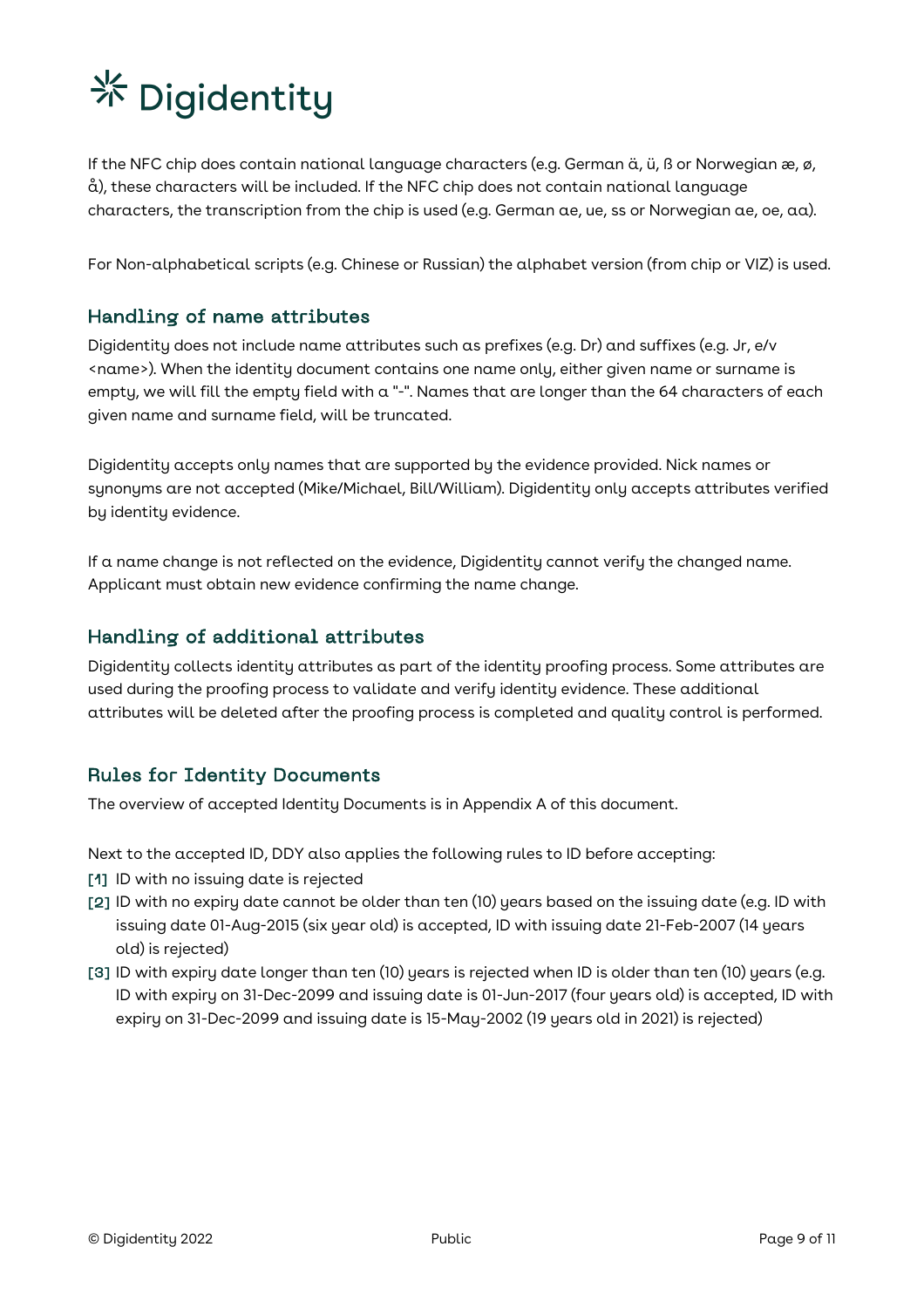## Trusted Registers

Digidentity uses Trusted Registers to validate and/or verify identity evidence provided by the Applicant.

For eHerkenning:

Chamber of Commerce (Dutch: Kamer van Koophandel - KvK) 琴

For Certificates for a Registered Profession

米 。 Royal Netherlands Institute of Chartered Accountants (Dutch: Koninklijke Nederlandse Beroepsorganisatie van Accountants - NBA)

For GOV.UK Verify (as approved by Government Document Service):

Document Checking Service (DCS): validate UK identity documents 柴

### Supplementary evidence

Digidentity requires supplementary evidence to verify the authorisation of a natural person. For eHerkenning, Digidentity require proof of authorisation when the Applicant is not registered as a legal or authorised representative.

The supplementary evidence is provided with a letter of authorisation signed by the legal representative(s) confirming the requested authorisation of the Applicant.